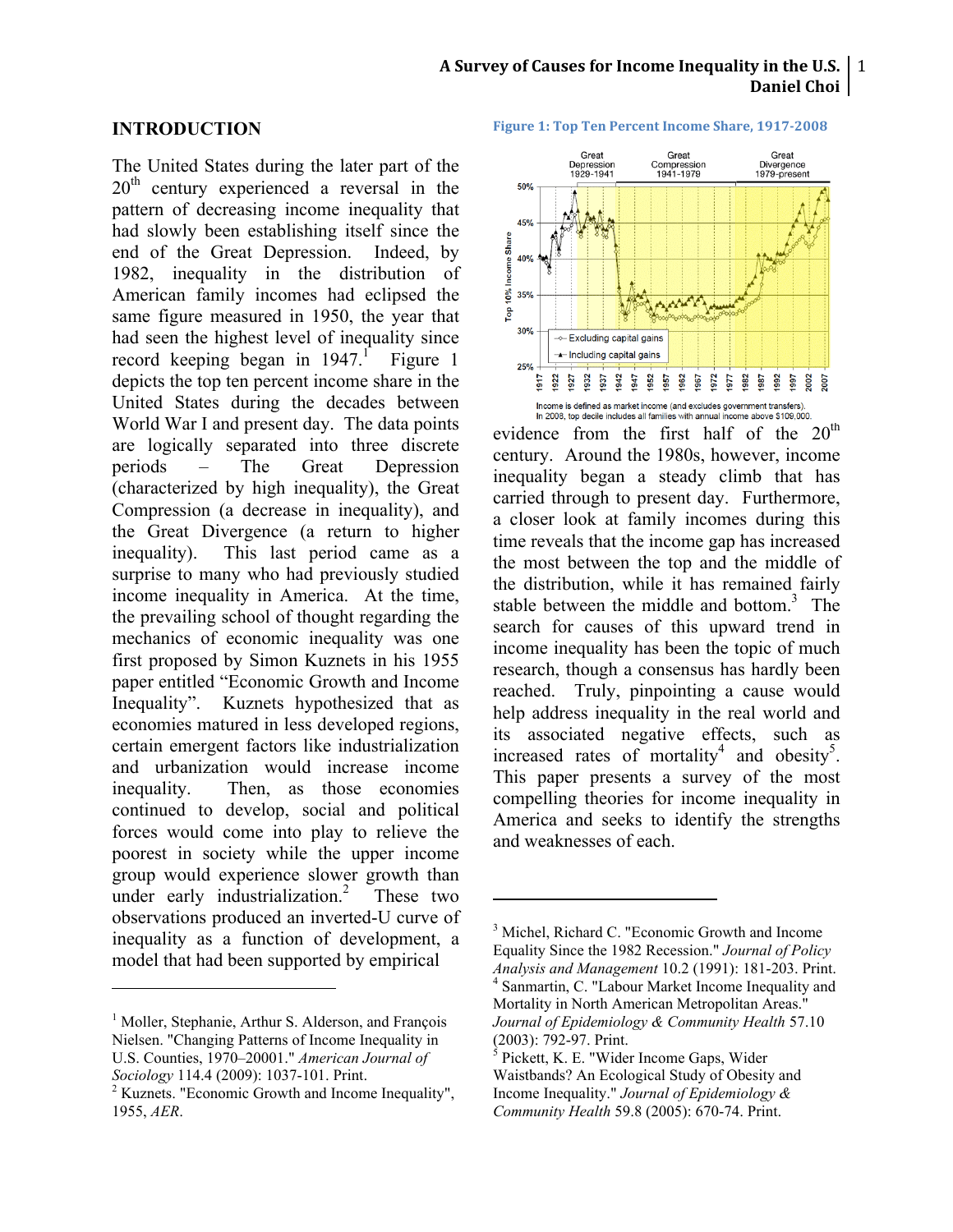# **A Survey of Causes for Income Inequality in the U.S.**  $\mid$  **2** Daniel Choi<sup>1</sup>

## **A BRIEF ASIDE**

While this survey is primarily concerned with *income* inequality, some literatures that it cites were based on *wage* inequality data. The author acknowledges that neither the metrics nor the factors affecting their distributions are identical. It is reasonable, however, to suggest that increased inequality in the distribution of wages will result in increased inequality in the distribution of incomes.<sup>6</sup> Thus, for the sake of discussion, the terms *income inequality* and *wage inequality* are hereinafter used interchangeably.

#### **GLOBALIZATION**

Globalization has been frequently cited as one of the major causes of income inequality. Three separate mechanisms contribute to its effects: (1) rising foreign direct investments or "offshoring" (2) increased trade between developed and developing countries and (3) immigration rates.

In an attempt to reach new levels of profitability, many companies are now undertaking direct investment to capitalize on opportunities abroad rather than on domestic production and investment. As firms in the manufacturing sector move overseas in search of cheaper labor costs, America experiences a deindustrialization of sorts. Fewer Americans working in the manufacturing industry, a sector characterized by higher average wages and a fairly even distribution of income, results in greater inequality because a greater proportion of the population must then work in sectors like the service industry, which is more well known for lower average wages

!!!!!!!!!!!!!!!!!!!!!!!!!!!!!!!!!!!!!!!!!!!!!!!!!!!!!!!

and higher inequality.<sup>7</sup> Rising foreign direct investments also affects the bargaining position of labor, in that multinationality results in a more fragmented labor force. It is much more difficult for laborers from different countries and who may speak different languages to rally together against the singular corporation.

The argument that rising foreign direct investments results in increased inequality rests upon two assumptions, neither of which are necessarily true. The first is that direct investment abroad must represent a *displacement* of investment that would have otherwise been made domestically. The second assumption is that little to no adjustment for the outflow is made through trade, which in the real world may serve to mitigate the practice's adverse effects on domestic labor. That said, offshoring has been shown to account for the decrease in wages of middle-income workers,<sup>8</sup> a demographic that is disproportionately employed in manufacturing, so it is a reasonable cause for income inequality.

Globalization has also resulted in increased trade between developed and developing countries. Some argue that this increases the gap between wages for the skilled and the unskilled because it reduces the demand for

<sup>6</sup> Autor, David H., Lawrence F. Katz, and Melissa S. Kearney. 2005. "Trends in U.S. Wage Inequality: Reassessing the Revisionists." Working paper no. 11627. National Bureau of Economic Research, Cambridge, Mass.

<sup>7</sup> "Changes in Income Inequality across the U.S." *The Federal Reserve Bank of San Francisco: Economic Research, Educational Resources, Community* 

*Development, Consumer and Banking Information*. Web. 01 Nov. 2010.

<sup>&</sup>lt;http://www.frbsf.org/publications/economics/letter/20 07/el2007-28.html>.

<sup>8</sup> "Changes in Income Inequality across the U.S." *The Federal Reserve Bank of San Francisco: Economic Research, Educational Resources, Community* 

*Development, Consumer and Banking Information*. Web. 01 Nov. 2010.

<sup>&</sup>lt;http://www.frbsf.org/publications/economics/letter/20 07/el2007-28.html>.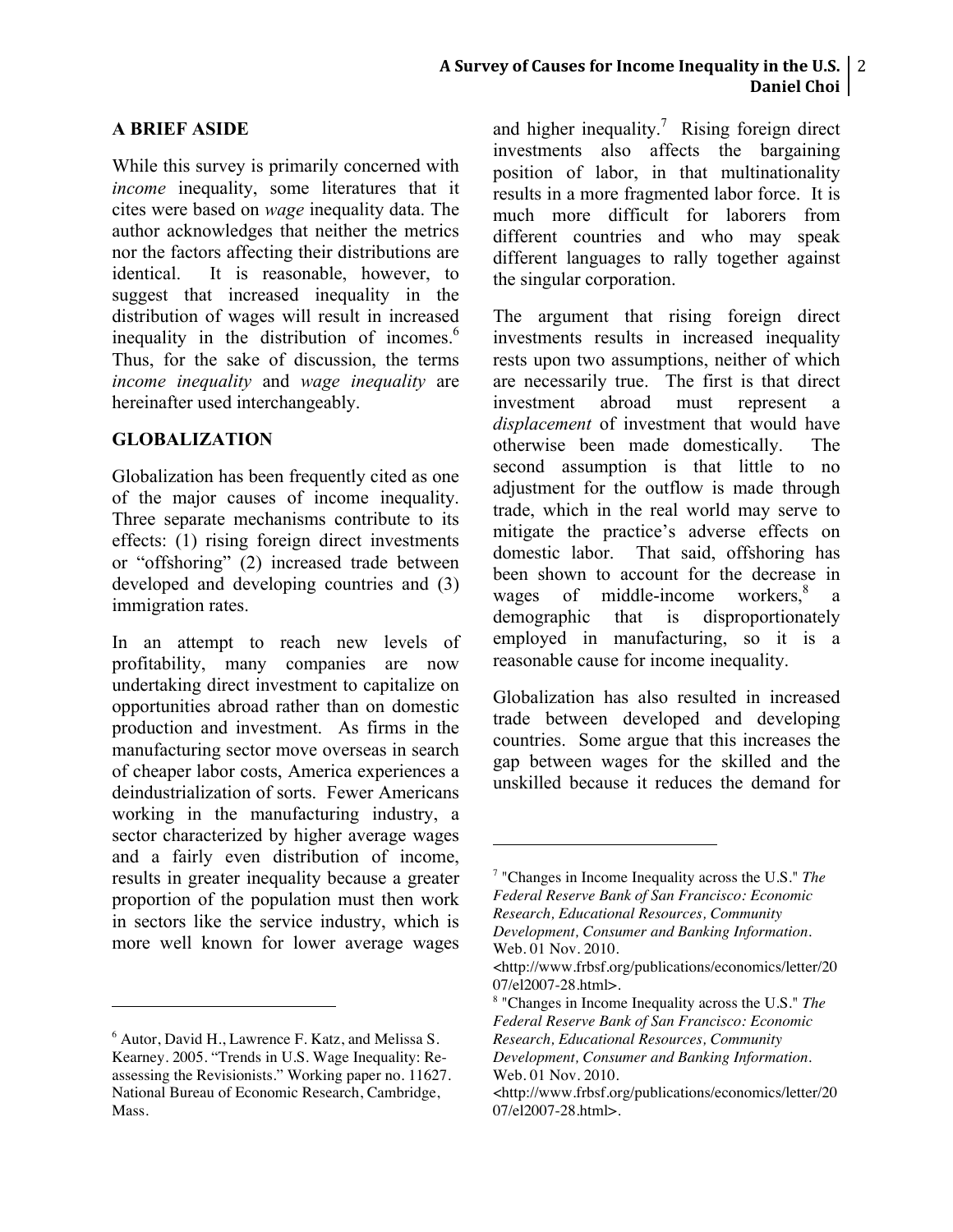unskilled labor in developed countries. Janet Yellen writes,

"The most basic way in which globalization might affect inequality is through trade, which has raised substantially both imports and exports as a share of GDP. Since the U.S. tends to export goods that use skilled labor intensively and to import goods that use less-skilled labor intensively, increased trade has, on balance, raised the demand for skilled labor and reduced the demand for less-skilled workers in this country. . . . The result has been job losses and excess supply of less-skilled workers."<sup>9</sup>

Efficient labor markets require that an excess supply of less-skilled workers results in lower wages. Thus, the influx of immigrant populations, which tend to be mainly comprised of unskilled laborers depresses the wages of the less skilled. Furthermore, the immigrant population is highly bifurcated, in that immigrants tend to either be unskilled or highly skilled.<sup>10</sup> This fact combined with a high immigration rate compounds the mechanism's effect on inequality. In support of this theory, it has been shown that rich, people-importing nations have experienced a higher rise in inequality than their poorer, people-exporting counterparts,<sup>11</sup> and also that the proportion of noncitizens in a country's population is positively associated with

!!!!!!!!!!!!!!!!!!!!!!!!!!!!!!!!!!!!!!!!!!!!!!!!!!!!!!!

- $10$  Alderson, Arthur S., and Francois Nielsen. "Globalization and the Great U-Turn: Income Inequality Trends in 16 OECD Countries." *American Journal of Sociology* 107.5 (2002): 1244-299. Print. <sup>11</sup> Alderson, Arthur S., and Francois Nielsen.
- "Globalization and the Great U-Turn: Income Inequality Trends in 16 OECD Countries." *American Journal of Sociology* 107.5 (2002): 1244-299. Print.

bottom-half inequality increases over the following decade. $12$ 

## **SOCIO-DEMOGRAPHIC SHIFTS**

Changes in income equality are frequently attributed to socio-demographic shifts. While most of these hypotheses have theoretical merit, further studies have often revealed them to have varying degrees of validity.

Race and ethnicity tend to have fairly significant associations with income inequality. Some researchers have found that wage and income inequality are higher in communities with a larger black population. Various studies have cited differences in family structure across racial groups, $^{13}$  racebased wage inequality resulting from discrimination,  $14 \text{ and } \text{ relatively high}$ unemployment among blacks<sup>15</sup> as possible causes for this wage inequality. The population of Hispanics has also been examined as a possible aggravator of income inequality. The recent influx of Hispanics into the United States corresponds to an increase in income equality, though this

- Robert H. Haveman. New York: Russell Sage Foundation.
- <sup>14</sup> McCall, Leslie. 2001. "Sources of Racial Wage Inequality in Metropolitan Labor

<sup>&</sup>lt;sup>9</sup> Yellen, Janet L. "Economic Inequality in the United States" *The Federal Reserve Bank of San Francisco: Economic Research, Educational Resources, Community Development, Consumer and Banking* 

*Information*. Web. 01 Nov. 2010.

<sup>&</sup>lt;http://www.frbsf.org/publications/economics/letter/20

<sup>12</sup> "Changes in Income Inequality across the U.S." *The Federal Reserve Bank of San Francisco: Economic Research, Educational Resources, Community Development, Consumer and Banking Information*. Web. 01 Nov. 2010.

<sup>&</sup>lt;http://www.frbsf.org/publications/economics/letter/20 07/el2007-28.html>.<br><sup>13</sup> Cancian, Maria, and Deborah Reed. 2001. "Changes

in Family Structure: Implications for Poverty and Related

Policy." Pp. 69–96 in Understanding Poverty, edited by Sheldon H. Danziger and

Markets: Racial, Ethnic and Gender Differences."

American Sociological Review 66:

<sup>520–41.</sup> <sup>15</sup> Wilson, William Julius. 1987. The Truly Disadvantaged: The Inner City, the Underclass and Public Policy. Chicago: University of Chicago Press.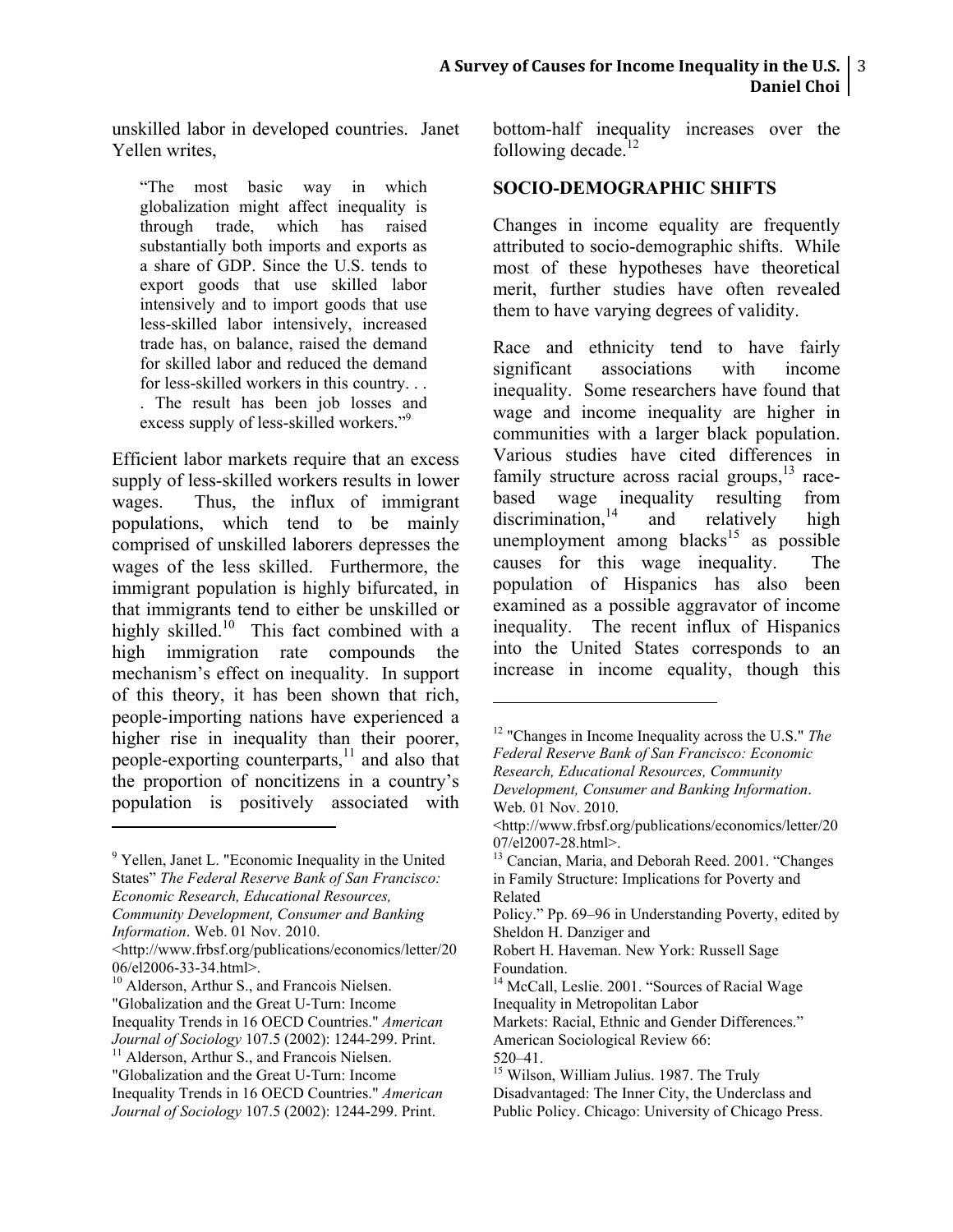phenomenon is also true of all immigration, as discussed above.

One important socio-demographic shift of the last century has been the rapidly increasing proportion of women in the workforce. Some argue that this has caused a decline in income inequality because an increase in the number of women in the workforce has increased the proportion of families that have access to this source of income.<sup>16</sup> Women's employment has also been shown to help move lowerincome families toward the mean, which would lower inequality.<sup>17</sup> The influx of women into the workforce could also increase inequality, however. Blau et al. write that between 1970 and 1995, the workforce participation rate of women has risen most significantly for new mothers and highly educated mothers.<sup>18</sup> This could result in This could result in greater inequality because the incomes of spouses tends to be positively correlated. Another socio-demographic shift involving women is the considerable increase in the proportion of families headed by a single woman. Various studies have shown a strong association between the proportion of households headed by women and family income inequality.<sup>19</sup>

!!!!!!!!!!!!!!!!!!!!!!!!!!!!!!!!!!!!!!!!!!!!!!!!!!!!!!!

## **EDUCATION**

Varying degrees of education has been shown to cause income inequality. Figure 2 plots real hourly wages by education level for the last three decades. Though wages between education levels tended to be fairly similar in the 1970s, by the turn of the century the gap had widened considerably.





Generally speaking, educational expansion has been believed to decrease inequality because the supply of highly skilled workers should increase, which decreases upper-level wages and thus lowers inequality.<sup>20</sup> Indeed, this hypothesis has been supported by empirical data involving inequality and the spread of secondary education.<sup>21</sup> While education and inequality tend to be negatively correlated, it is important not to overstate

<sup>16</sup> Blau, Francine D., Marianne A. Ferber, and Anne E. Winkler. 2006. The Economics of Women, Men, and Work, 5th ed. Upper Saddle River, N.J. :

Pearson/Prentice Hall.

<sup>&</sup>lt;sup>17</sup> Cohen, Philip, and Suzanne M. Bianchi. 1999. "Marriage, Children, and Women's

Employment: What Do We Know?" Monthly Labor Review 122:22–31.<br><sup>18</sup> Blau, Francine D., Marianne A. Ferber, and Anne E.

Winkler. 2006. The Economics of Women, Men, and Work, 5th ed. Upper Saddle River, N.J. : Pearson/Prentice Hall.

<sup>&</sup>lt;sup>19</sup> Burtless, Gary. 1999. "Effects of Growing Wage Disparities and Changing Family Composition on the U.S. Income Distribution." European Economic Review 43:853–65. Cancian, Maria, and Deborah Reed. 1999. "The Impact of Wives' Earnings on Income Inequality: Issues and Estimates." Demography

<sup>36:173–84.</sup>

Nielsen, François, and Arthur S. Alderson. 1997. "The Kuznets Curve and the Great U-turn: Income

Inequality in U.S. Counties, 1970 to 1990." American Sociological Review 62:12–33.

 $\frac{30}{20}$  Lecaillon, Jacques, Felix Paukert, Christian

Morrisson, and Dimitri Germidis. 1984.

Income Distribution and Economic Development: An Analytical Survey. Geneva:

International Labour Office.

<sup>21</sup> Nielsen, François. 1994. "Income Inequality and Industrial Development: Dualism

Revisited." American Sociological Review 59:654–77.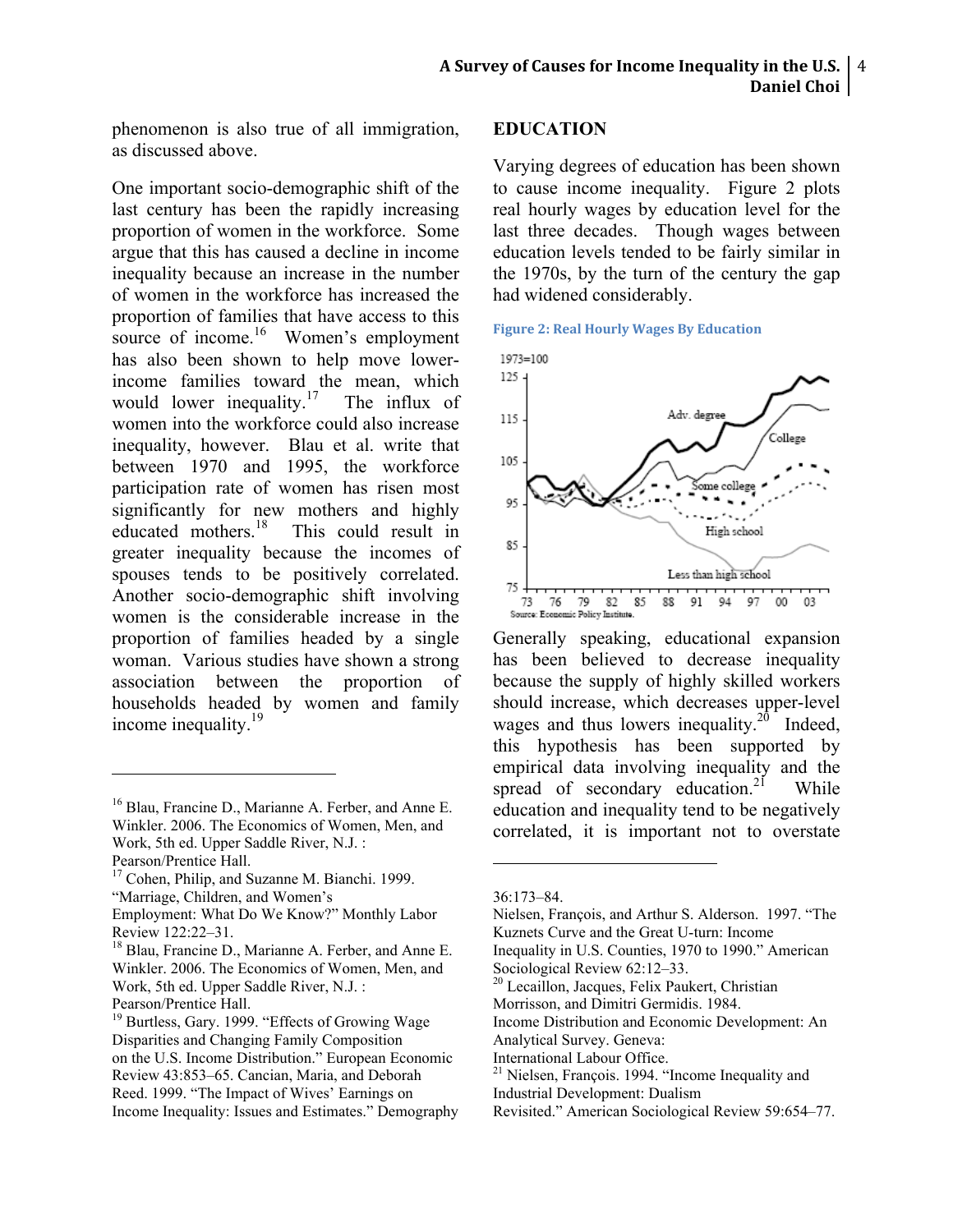#### **A Survey of Causes for Income Inequality in the U.S.**  $\mid$  **5 Daniel Choi**

their connection. Yellen cautions, "It's important to recognize, however, that shifts in the return to education and the educational attainment of the workforce cannot fully explain the evolution of inequality over the last 30 years because, even within groups with the same level of education, the gap between high and low earners has widened, too." 22 To account for inequality between groups *and* within groups, further hypotheses must be examined.

#### **SKILL-BIASED TECHNOLOGICAL CHANGE**

One of the most well-known hypotheses in literature regarding wage inequality involves skill-biased technological change. This term refers to technological advances that have increased the demand for highly educated and highly skilled workers. An increase in demand (and thus wages) for highly skilled workers would serve to increase wage inequality. One strong piece of evidence for this hypothesis is that the supply of highly educated workers increased at the same time that their wages did, which suggests that the demand for this type of worker also increased. Skill-biased technological change such as the rapid adoption of computers should increase the productivity of the skilled while possibly replacing the skills of the middle-level workers and possibly not affecting the unskilled workers. This intuition can be explained more clearly via illustration. Take, for example, the skilled economist who can use a computer to test models, an accountant whose primary number-crunching capabilities can be programmed into a computer, and a

<sup>22</sup> Yellen, Janet L. "Economic Inequality in the United States" *The Federal Reserve Bank of San Francisco: Economic Research, Educational Resources,* 

!!!!!!!!!!!!!!!!!!!!!!!!!!!!!!!!!!!!!!!!!!!!!!!!!!!!!!!

janitor whose job responsibilities cannot be performed by a computer or machine. The introduction of a computer into each of their occupations causes different outcomes. The economist would likely become more valuable, while the accountant would become less valuable and the janitor would likely not be either harmed or helped. Indeed, this trifurcation between the top, middle, and bottom part of the income inequality distribution has support in empirical data.

With this observation in mind, a widening of the gap within the top half and a narrowing of it in the bottom half should be more pronounced in countries where high-skill labor is relatively more important. One study shows that skill-biased technological change is strongly associated with top half inequality, but less so with bottom half inequality.<sup>23</sup> A reason for the weaker association with the bottom half inequality could be that, "while the college share of the population is a good proxy for the type of computerization that complements high-skill labor, it may not be a good proxy for the type of computerization that substitutes for medium-skill workers." 24

One of the major challenges to the hypothesis of skill-biased technological changes is the fact that other large, advanced economies like Japan, France, and Germany did not mirror America's sharp rise in inequality in the

*Community Development, Consumer and Banking Information*. Web. 01 Nov. 2010.

<sup>&</sup>lt;http://www.frbsf.org/publications/economics/letter/20 06/el2006-33-34.html>.

<sup>23</sup> "Changes in Income Inequality across the U.S." *The Federal Reserve Bank of San Francisco: Economic Research, Educational Resources, Community* 

*Development, Consumer and Banking Information*. Web. 01 Nov. 2010.

<sup>&</sup>lt;http://www.frbsf.org/publications/economics/letter/20

<sup>07/</sup>el2007-28.html>. <sup>24</sup> "Changes in Income Inequality across the U.S." *The Federal Reserve Bank of San Francisco: Economic Research, Educational Resources, Community* 

*Development, Consumer and Banking Information*. Web. 01 Nov. 2010.

<sup>&</sup>lt;http://www.frbsf.org/publications/economics/letter/20 07/el2007-28.html>.